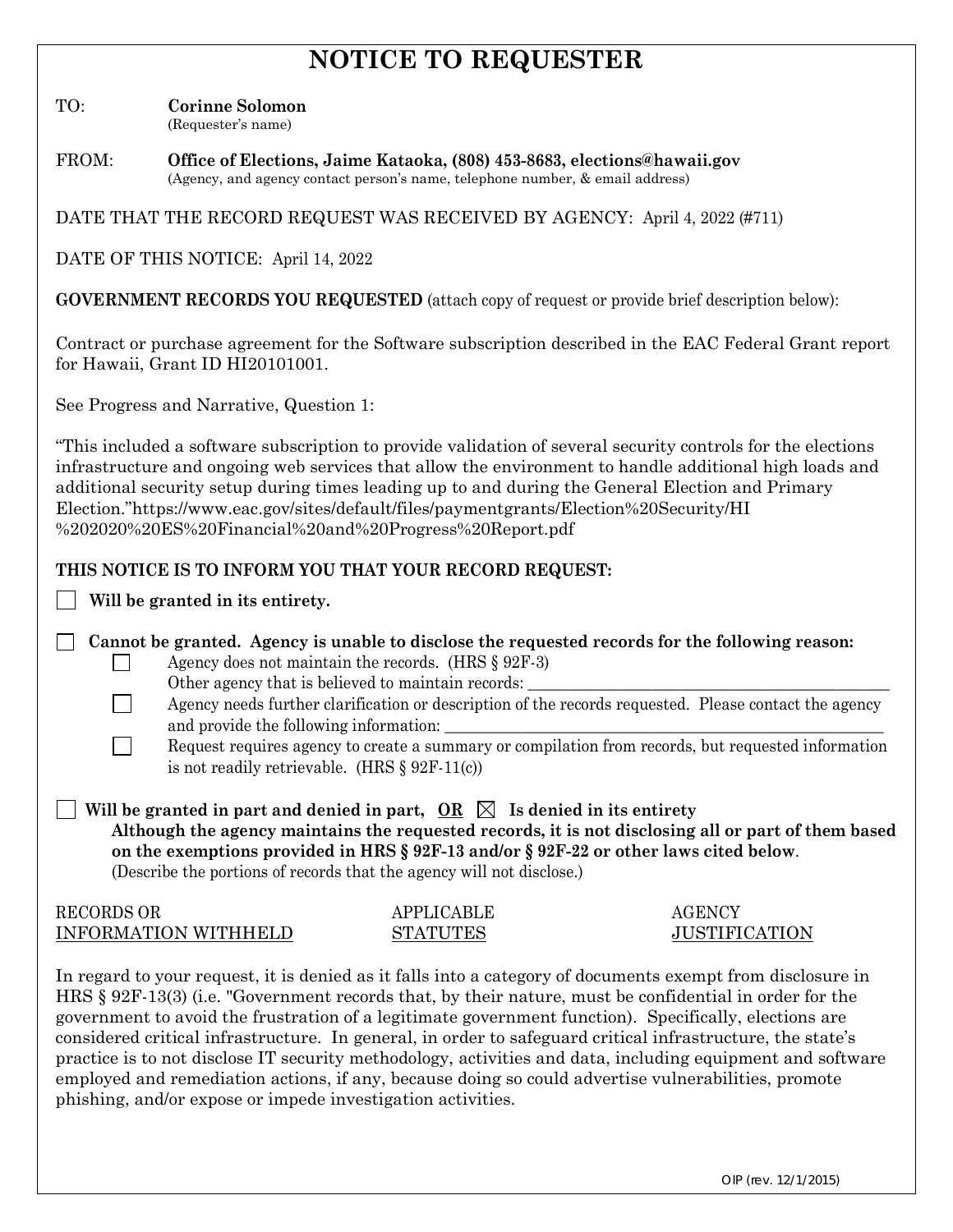## **REQUESTER'S RESPONSIBILITIES**:

You are required to (1) pay any lawful fees and costs assessed; (2) make any necessary arrangements with the agency to inspect, copy or receive copies as instructed below; and (3) provide the agency any additional information requested. If you do not comply with the requirements set forth in this notice within 20 business days after the postmark date of this notice or the date the agency makes the records available, you will be presumed to have abandoned your request and the agency shall have no further duty to process your request. Once the agency begins to process your request, you may be liable for any fees and costs incurred. If you wish to cancel or modify your request, you must advise the agency upon receipt of this notice.

## **METHOD & TIMING OF DISCLOSURE:**

Records available for public access in their entireties must be disclosed within a reasonable time, not to exceed 10 business days from the date the request was received, or after receipt of any prepayment required. Records not available in their entireties must be disclosed within 5 business days after this notice or after receipt of any prepayment required. HAR § 2-71-13(c). If incremental disclosure is authorized by HAR § 2-71-15, the first increment must be disclosed within 5 business days of this notice or after receipt of any prepayment required.

#### **Method of Disclosure:**

| As requested, a copy of the record(s) will be provided in the following manner:<br>Available for pick-up at the following location: ________________________________<br>Will be mailed to you.<br>Will be transmitted to you by other means requested: ____________________________                                                                                                                                                                                                                                                                                                                                                                                                                                                                                                                                                                                                                                                                                                                                   |
|-----------------------------------------------------------------------------------------------------------------------------------------------------------------------------------------------------------------------------------------------------------------------------------------------------------------------------------------------------------------------------------------------------------------------------------------------------------------------------------------------------------------------------------------------------------------------------------------------------------------------------------------------------------------------------------------------------------------------------------------------------------------------------------------------------------------------------------------------------------------------------------------------------------------------------------------------------------------------------------------------------------------------|
| <b>Timing of Disclosure:</b> All records, or the first increment if applicable, will be made available or provided to you:                                                                                                                                                                                                                                                                                                                                                                                                                                                                                                                                                                                                                                                                                                                                                                                                                                                                                            |
| $On \_\_\_\_$ , 20 $\_\_\_\$ .<br>After prepayment of 50% of fees and 100% of costs, as estimated below.                                                                                                                                                                                                                                                                                                                                                                                                                                                                                                                                                                                                                                                                                                                                                                                                                                                                                                              |
| For incremental disclosures, each subsequent increment will be disclosed within 20 business days after:<br>The prior increment (if one prepayment of fees is required and received), or<br>Receipt of each incremental prepayment, if prepayment for each increment is required.<br>Records will be disclosed in increments because the records are voluminous and the following<br>extenuating circumstances exist:<br>Agency must consult with another person to determine whether the record is exempt<br>from disclosure under HRS chapter 92F.<br>Request requires extensive agency efforts to search, review, or segregate the records or<br>otherwise prepare the records for inspection or copying.<br>Agency requires additional time to respond to the request in order to avoid an<br>unreasonable interference with its other statutory duties and functions.<br>A natural disaster or other situation beyond agency's control prevents agency from<br>responding to the request within 10 business days. |

# **ESTIMATED FEES & COSTS AND PAYMENT:**

FEES: For personal record requests under Part III of chapter 92F, HRS, the agency may charge you for its costs only, and fee waivers do not apply.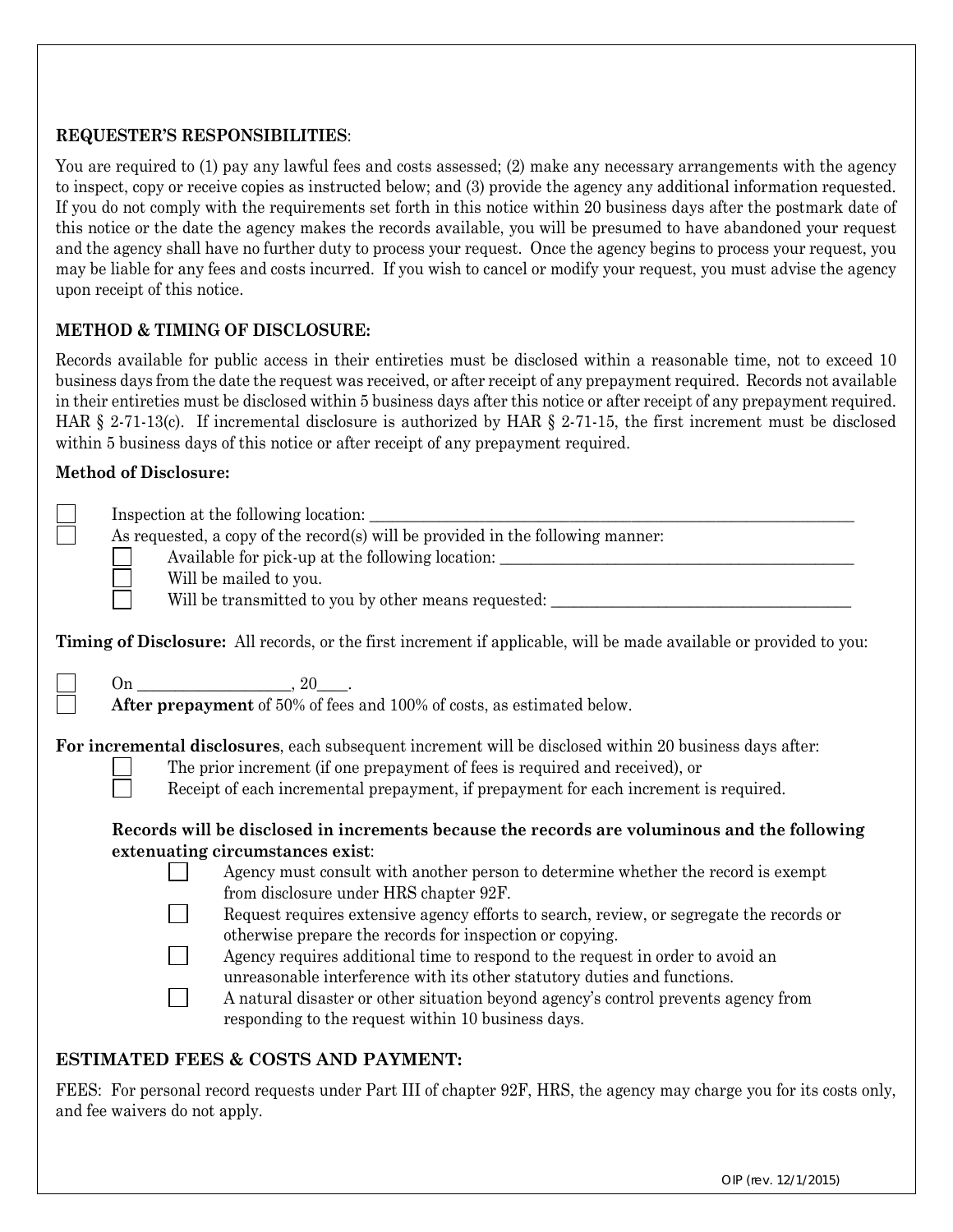For public record requests under Part II of chapter 92F, HRS, the agency is authorized to charge you fees to search for, review, and segregate your request (even if a record is subsequently found to not exist or will not be disclosed in its entirety). The agency must waive the first \$30 in fees assessed for general requesters, OR in the alternative, the first \$60 in fees when the agency finds that the request is made in the public interest. Only one waiver is provided for each request. *See* HAR §§ 2-71-19, -31 and -32.

COSTS: For either personal or public record requests, the agency may charge you for the costs of copying and delivering records in response to your request, and other lawful fees and costs.

PREPAYMENT: The agency may require prepayment of 50% of the total estimated fees and 100% of the total estimated costs prior to processing your request. If a prepayment is required, the agency may wait to start any search for or review of the records until the prepayment is received by the agency. Additionally, if you have outstanding fees or costs from previous requests, including abandoned requests, the agency may require prepayment of 100% of the unpaid balance from prior requests before it begins any search or review for the records you are now seeking.

## **The following is an itemization of what you must pay, based on the estimated fees and costs that the agency will charge you and the applicable waiver amount that will be deducted:**

## **For public record requests only:**

| Fees: Search                                                                           | \$<br>Estimate of time to be spent: hours<br>(\$2.50 for each 15-minute period)                                                                                                           |                      |    |  |
|----------------------------------------------------------------------------------------|-------------------------------------------------------------------------------------------------------------------------------------------------------------------------------------------|----------------------|----|--|
| Review & segregation                                                                   | \$<br>Estimate of time to be spent: hours                                                                                                                                                 |                      |    |  |
| Fees waived                                                                            | (\$5.00 for each 15-minute period)<br>general (\$30), $OR$   public interest (\$60)<br>$<$ \$<br>(Only one waiver per request)                                                            | →                    |    |  |
| Other                                                                                  | \$<br>(Pursuant to HAR §§ 2-71-19 & 2-71-31)                                                                                                                                              |                      |    |  |
| <b>Total Estimated Fees:</b>                                                           |                                                                                                                                                                                           | \$                   |    |  |
| For public or personal record requests:                                                |                                                                                                                                                                                           |                      |    |  |
| Costs: Copying                                                                         | Estimate of # of pages to be copied:<br>\$<br>(@ $$$ ____ per page, pursuant to HRS § 92-21)                                                                                              |                      |    |  |
| Delivery                                                                               | \$<br>Postage                                                                                                                                                                             |                      |    |  |
| Other                                                                                  | \$                                                                                                                                                                                        |                      |    |  |
| <b>Total Estimated Costs:</b>                                                          |                                                                                                                                                                                           | \$                   |    |  |
| <b>TOTAL ESTIMATED FEES AND COSTS from above:</b>                                      |                                                                                                                                                                                           |                      | \$ |  |
|                                                                                        | The estimated fees and costs above are for the first incremental disclosure only. Additional fees<br>and costs, and no further fee waivers, will apply to future incremental disclosures. |                      |    |  |
| <b>PREPAYMENT IS REQUIRED</b> (50% of fees + 100% of costs, as estimated above)<br>\$  |                                                                                                                                                                                           |                      |    |  |
| <b>UNPAID BALANCE FROM PRIOR REQUESTS</b> (100% must be paid before work begins)<br>\$ |                                                                                                                                                                                           |                      |    |  |
| <b>TOTAL AMOUNT DUE AT THIS TIME</b>                                                   |                                                                                                                                                                                           | OIP (rev. 12/1/2015) | \$ |  |